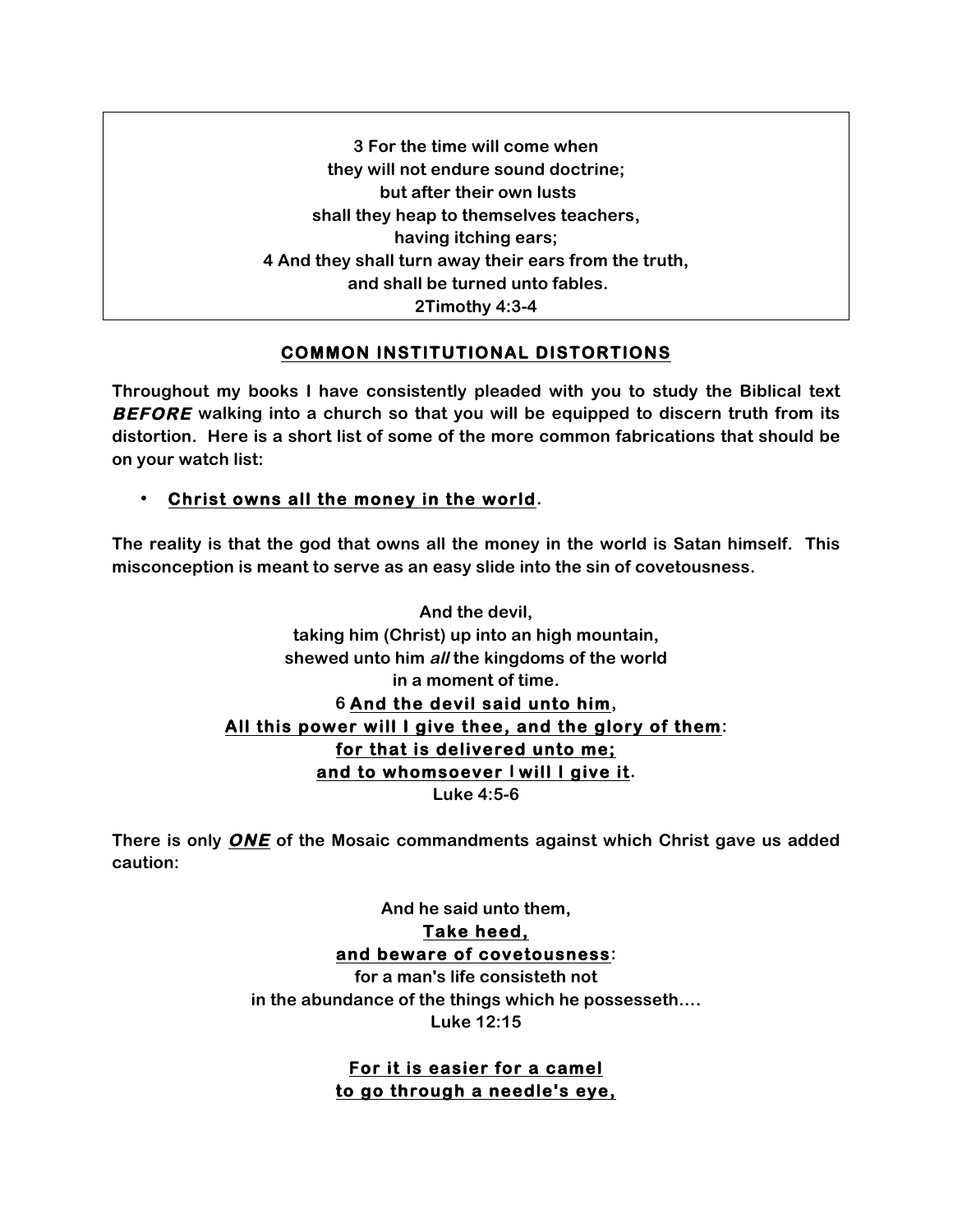### **than for a rich man to enter into the kingdom of God.**

**Luke 18:25**

**Paul: For the love of money is the root of all evil: which while some coveted after, they have erred from the faith, and pierced themselves through with many sorrows. 1Timothy 6:10**

## • **It is not just possible, but advisable, to read the bible in arbitrary segments & still expect full comprehension.**

**\_\_\_\_\_\_\_\_\_\_\_\_\_\_\_\_\_\_\_\_\_\_\_**

**No, it is unequivocally NOT possible to read the bible in sections any more than it is possible to read a lengthy novel in discombobulated parts. The bible is a series of historical documents that have been fitted together in their proper order.** 

**Certainly no one can lay claim to comprehend the message of Christ without the understanding that he was a devote Jew raised by devote Jewish parents & that during his ministry he was speaking to people who themselves were devote Jews. What all of Christ's disciples had in common was the studied proficiency of Mosaic Law & coveted prophetic promises. Mastery of God's essential commandments, cultural development & prophetic revelations continues to be no less critical for you & I today.**

**There are all sorts of devised scams to keep believers ignorant & groping in the dark. One of the more popular institutional reading schedules is a daily, year-long routine in which one is advised to read a single chapter from the Old Testament, one from the New & one from the book of Psalms, followed with a meditative session on the scripture or passage found to edify most. This is the perfect plan to keep the seeker deaf & blind, albeit deceptively busied, throughout many years of church attendance.**

**The bible MUST be read from Genesis through to Revelation multiple times in a year for an authentic grasp of the faith & prophetic understanding. Tragically, the institutions are flooded with masses wholly dedicated to church culture but who comprehend little about the authentic Christian faith accessible only through devout private study.** 

## **Study to shew thyself approved unto God, a workman that needeth not to be ashamed, rightly dividing the word of truth. 2Timothy 2:15**

**\_\_\_\_\_\_\_\_\_\_\_\_\_\_\_\_\_\_\_\_\_\_\_**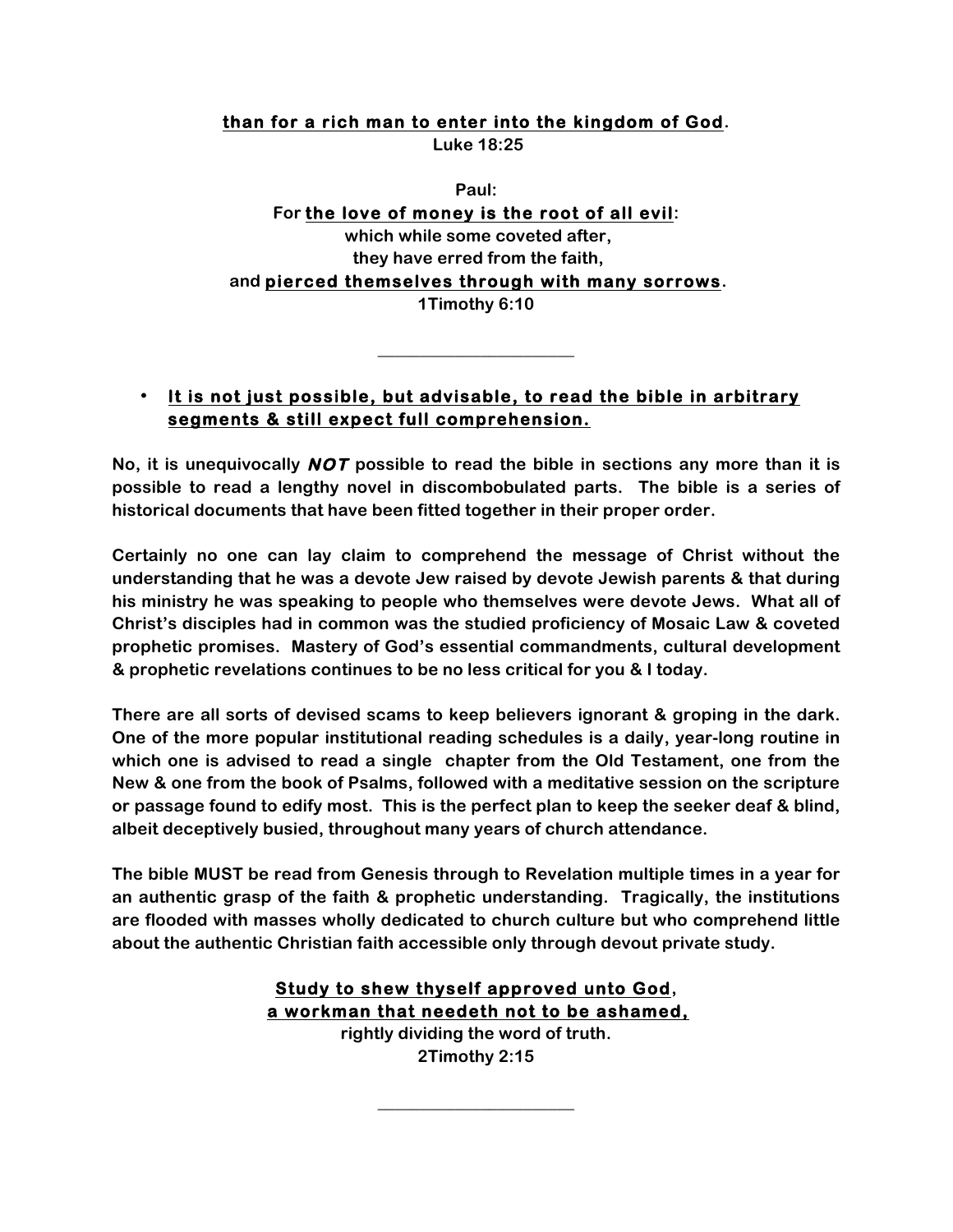# • **The book of Revelation is the complete text source for the latter day prophecies.**

**The reality is that the latter day period is referenced in every book of the bible & without a firm grasp of the Old Testament prophets, beginning with Moses in the book of Exodus, it is absolutely NOT possible to even minimally comprehend our current period in history.**

**\_\_\_\_\_\_\_\_\_\_\_\_\_\_\_\_\_\_\_\_\_\_\_\_\_**

## • **The earth is only 6,000 years old.**

**This particular distortion is not only non-biblical, it is one that has egregiously served to alienate the thinking scientific community from the faith for the last 2-300 years. Consider the 7-day calendar week since it serves as the template of our millennial history.**

# **6 days + 1 Sabbath rest = a 7 day week. But, beloved, be not ignorant of this one thing, that one day is with the Lord as a thousand years, and a thousand years as one day.**

**2Peter 3:8**

**Therefore,**

## **6,000 years + 1,000 Sabbath rest = a 7 millenial AGE.**

**Certainly an 'AGE' is a mere segment of our planet's history & not its entirety! Ours is the God of the Ages:** 

> **….to the only God our Savior be glory, majesty, power and authority, through Jesus Christ our Lord, before all ages, now and forevermore! Amen. (NIV) Jude 1:25**

**Moreover, a correct scriptural reading suggests only that life existed on this planet before the creation of Adam & Eve:**

> **28 And God blessed them (Adam & Eve), and God said unto them, Be fruitful, and multiply, and replenish the earth,**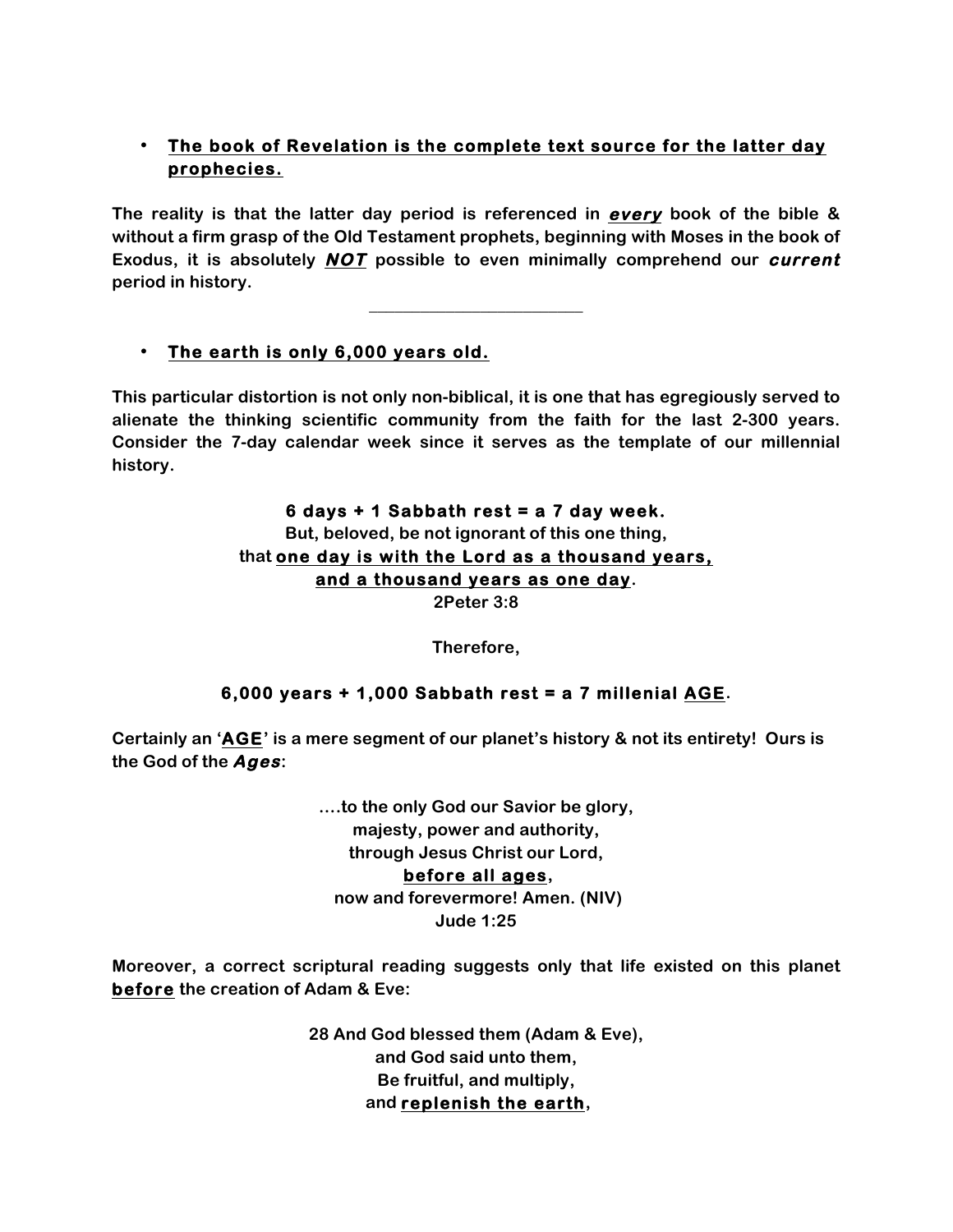**and subdue it: and have dominion over the fish of the sea, and over the fowl of the air, and over every living thing that moveth upon the earth. Genesis 1:28**

### **9 The thing that hath been, it is that which shall be; and that which is done is that which shall be done: and there is no new thing under the sun.**

**10 Is there any thing whereof it may be said, See, this is new? it hath been already of old time, which was before us. 11 There is no remembrance of former things; neither shall there be any remembrance of things that are to come with those that shall come after. Ecclesiastes 1:9-11**

**15 That which hath been is now; and that which is to be hath already been; and God requireth that which is past. Ecclesiastes 3:15**

**30 Thou sendest forth thy spirit, they are created: and thou renewest the face of the earth. Psalm 104:30**

**\_\_\_\_\_\_\_\_\_\_\_\_\_\_\_\_\_\_\_\_\_\_\_\_\_\_\_**

### • **Biblical scripture is 'inerrant'.**

**The bible is THE source book of the historic journey as well as the moral & philosophical development of God's people. It contains the prophetic codices upon which we are critically dependent today. However, the bible is certainly & unfortunately NOT inerrant. Life should be so simple!** 

**Paul wrote: 16 All scripture is given by inspiration of God, and is profitable for doctrine, for reproof, for correction,** 

**for instruction in righteousness….**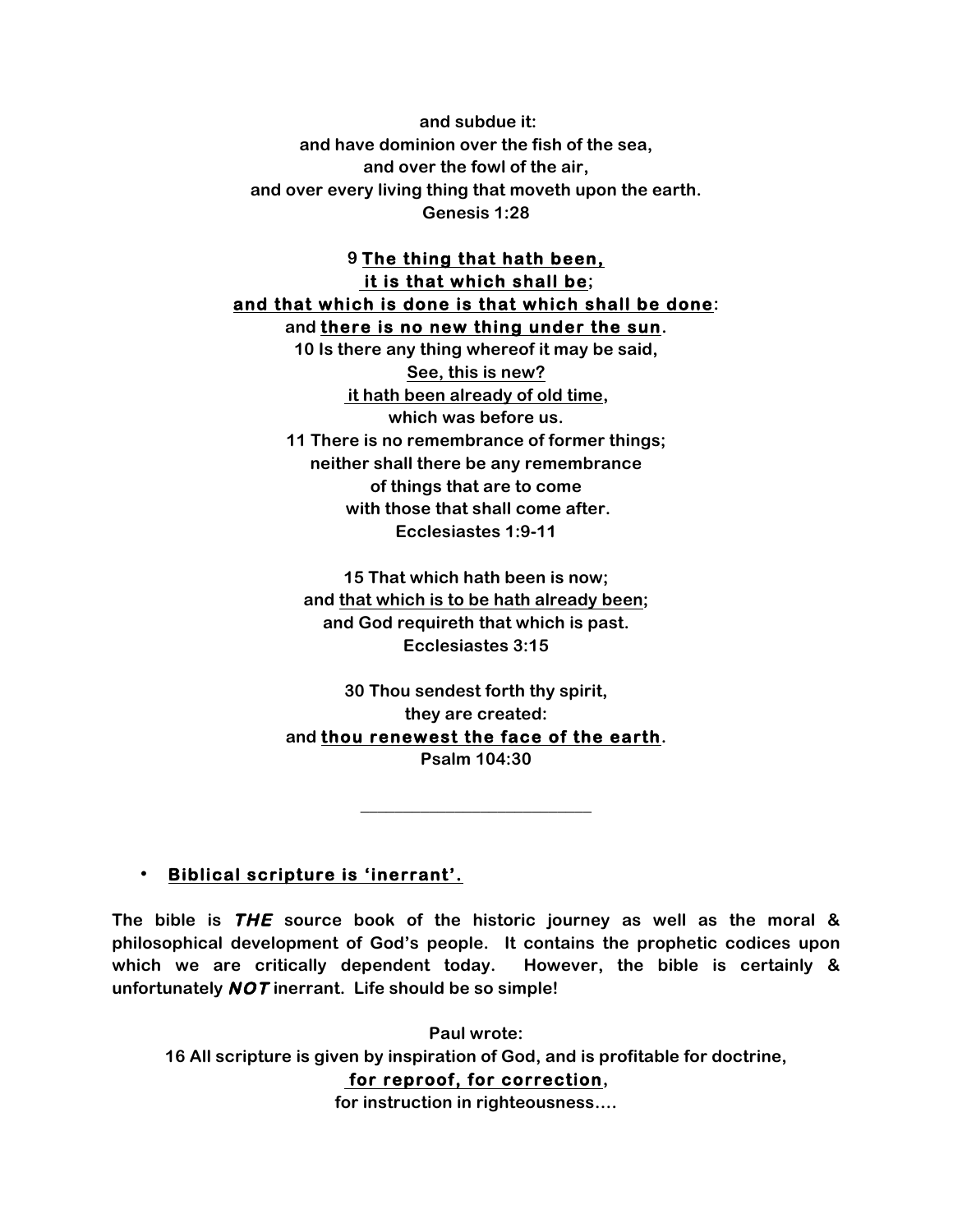**2 Timothy 3:16**

### **Examples of biblical contradictions:**

#### **God speaking to Moses' brother & sister said:**

**….Hear now my words: If there be a prophet among you, I the Lord will make myself known unto him in a vision, and will speak unto him in a dream.**

> **7 My servant Moses is not so, who is faithful in all mine house.**

# **8 With him will I speak mouth to mouth, even apparently, and not in dark speeches; and the similitude of the Lord shall he behold:**

**wherefore then were ye not afraid to speak against my servant Moses? Numbers 12:7-8**

**Upon the death of Moses, this is what was said of him:**

**And there arose not a prophet since in Israel like unto Moses, whom the LORD knew face to face….**

**Deuteronomy 34:10**

**Yet, John wrote: No man hath seen God at any time. 1John 4:12**

**8 Jehoiachin was eighteen years old when he began to reign & he reined in Jerusalem three months…. 1Kings 24:8**

**9 Jehoiachin was eight years old when he began to reign, and he reigned three months and ten days in Jerusalem… 2Chronicles 36:9**

**The following scriptures are referencing Paul's supernatural encounter with Christ that took place after Christ's post-crucifixion ascendance:**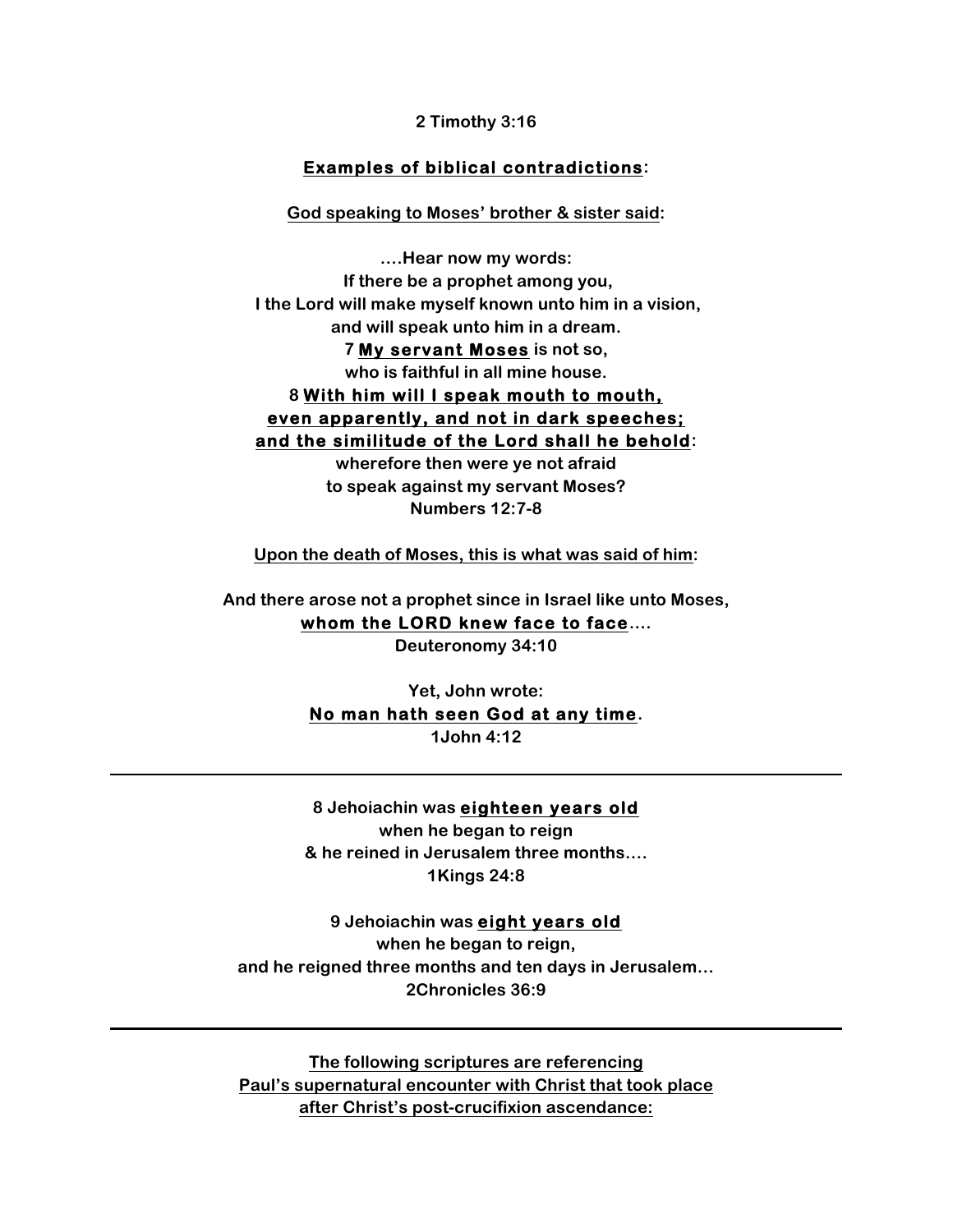**And the men which journeyed with him (Paul) stood speechless, hearing a voice, but seeing no man. Acts 9:7**

**Paul's own words describing the same event:**

**And they that were with me saw indeed the light, & were afraid; but they heard NOT the voice of him that spake to me. Acts 22:9**

**Paul said:**

**….the gospel of the uncircumcision was committed unto me, as the gospel of the circumcision was unto Peter…. Galatians 2:7**

**Yet this is what Peter had to say:**

**….PETER rose up, & said unto them, Men & brethren, ye know how that a good while ago God made choice among us, that the Gentiles BY MY MOUTH should hear the word of the gospel, & believe.**

**Acts 15:17**

**Paul wrote:**

**Now as touching things offered unto idols…. But meat commendeth us not to God: for neither, if we eat, are we the better; neither, if we eat not, are we the worse. 1Corinthians 8:1,8**

**Yet, Christ's words give us NO wiggle room on this same issue:**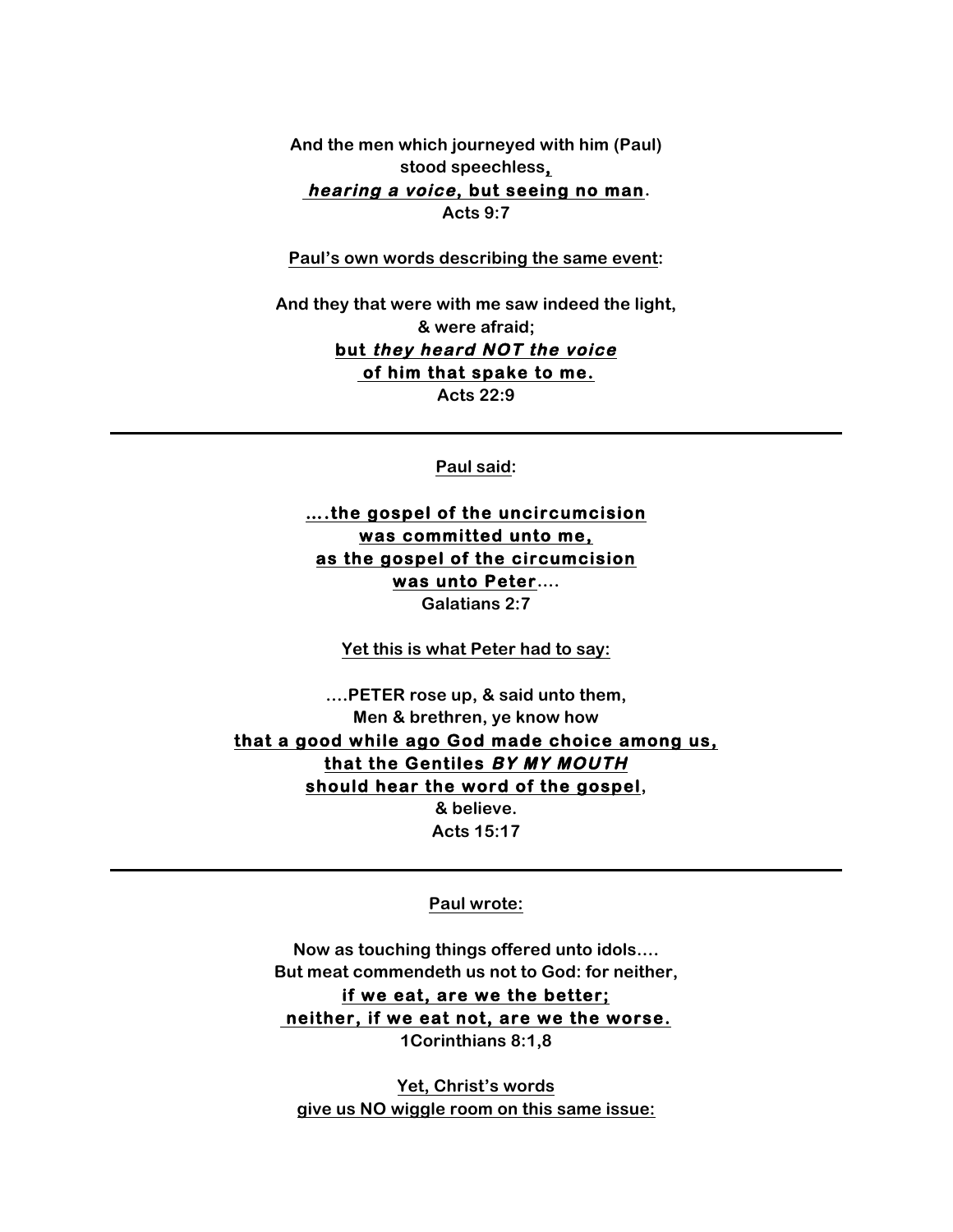**Notwithstanding I have a few things against thee, because thou sufferest that woman Jezebel, which calleth herself a prophetess, to teach and to seduce my servants to commit fornication, and to eat things sacrificed unto idols.**

**Revelation 2:20 And this is what the disciples of Christ's inner circle of 12 decided:**

**28 For it seemed good to the Holy Ghost, and to us, to lay upon you no greater burden than these necessary things;**

### **29 That ye abstain from meats offered to idols,**

**and from blood, and from things strangled, and from fornication: from which if ye keep yourselves, ye shall do well…. Acts 15:28-29**

**These are but a few of the bible's many contradictions. Anyone claiming Christianity as a faith should be familiar with them & should NOT be perpetuating the satanic lie that the bible in inerrant! Why? TRUTH IS TRUTH! PERIOD! THAT'S WHY!** 

> **37 Pilate therefore said unto him, Art thou a king then? Jesus answered, Thou sayest that I am a king. To this end was I born, and for this cause came I into the world, that I should bear witness unto the truth. Every one that is of the truth heareth my voice. John 18:37**

**So, the big question is, if the bible isn't flawless why bother reading it? My answer to this is that we cannot ignore the fact that the bible is prophetically accurate right down to a calculable chronological precision, thereby qualifying it as our most valuable source book. Moreover, the promises have proven to be dependable. All I can tell you from my own experience is that my initial jaunt of cyclical readings (7 in 8 months) opened the doors to many of the revelations I've written on the website. For me, those early readings were a genuinely passionate search to know the true character of the biblical God & I was amply rewarded with a series of supernatural understandings that the book itself was never designed to reveal.**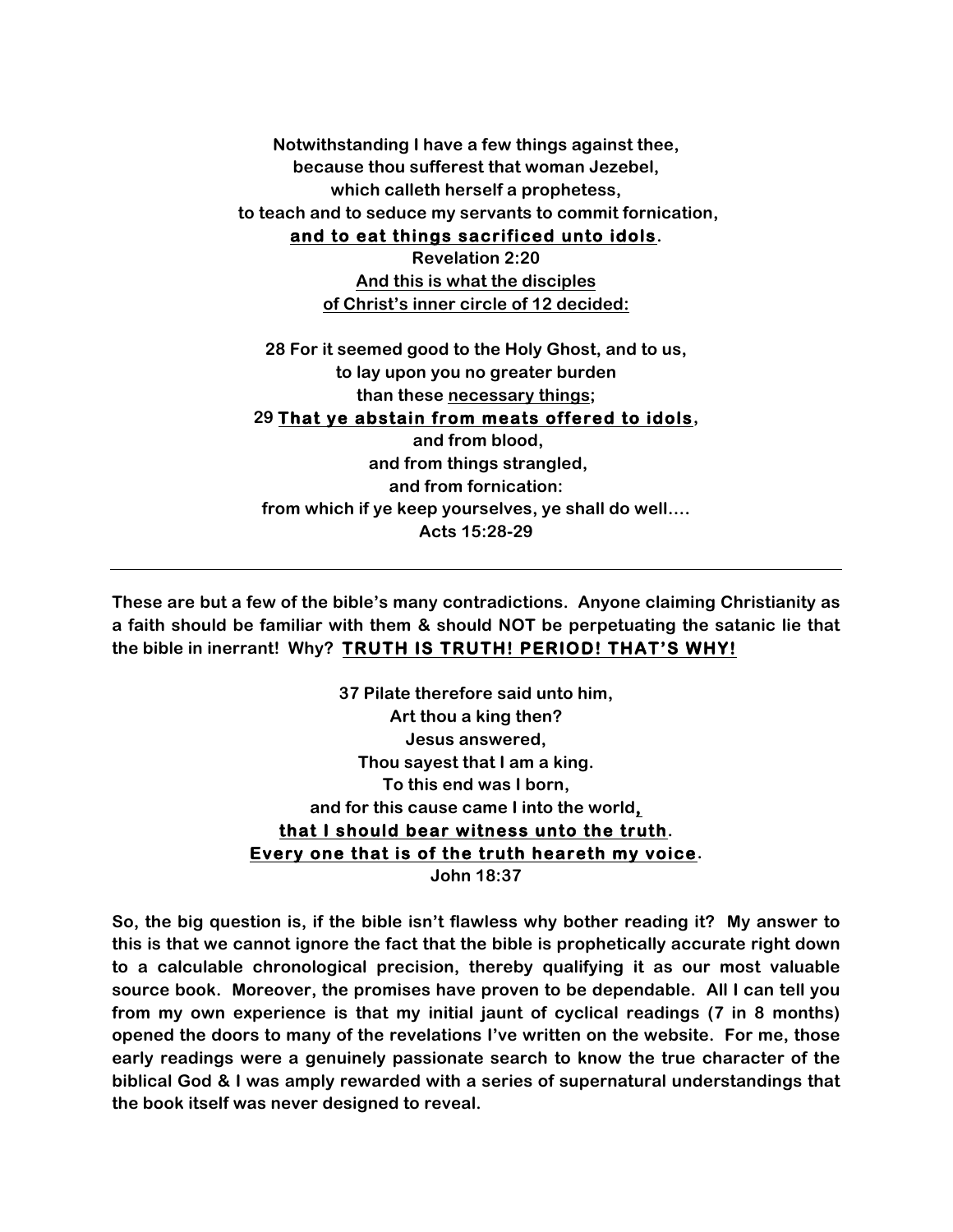**As I see it, the written Word is a critical access point through which we must pass in order to arrive at a fuller understanding of the whole. Throughout the scriptures reference is made to a MYSTERY. This is especially true within the writings of Paul. Thus far I've only be privy to the fringe of that mystery, but I am at least familiar with the fact that the quest is supernaturally incremental & not knowable through scripture alone. There is a revelatory process that is purposefully & brilliantly designed to initiate only through the course of dedicated biblical study. My inclination is to believe that this is one of the more critical tests of worthiness.**

## **It is the glory of God to conceal a thing: but the honour of kings is to search out a matter. Proverbs 25:2**

**Please do not make the pervasive & dismissive mistake of crediting the Illuminati for having inserted these inconsistencies into the biblical text. Even the Illuminati does not have that level of arbitrary authority to challenge the Most High God. This is a truth-lie game world & those believers who are 'of the Truth' are being sorted out from those who prefer their easy delusions. Biblical inconsistencies are merely a prime method used in the evaluation process.** 

**Meanwhile, the concept of inerrancy has been abundantly successful in locking down both the intellect & honesty of many church devotees. Sadly, it is often the case that people are permitted to become ordained ministers after having read the bible only a 2- 3 times at best. Please choose your mentors wisely.**

> **And with all deceivableness of unrighteousness in them that perish; because they received not the love of the truth, that they might be saved. 2Thessalonians 2:10**

# • **The merging of Christianity with pagan practice is acceptable &, as long as you 'think about Christ' while engaging in it, He won't mind.**

**\_\_\_\_\_\_\_\_\_\_\_\_\_\_\_\_\_\_\_\_\_\_\_\_\_\_\_**

**This is a dangerous lie manically designed to keep you unprotected & on that wide path. Again, it can only be effective among those who aren't sufficiently grounded in the Word. Understanding the Old Testament prophets is** 

**especially critical since they were speaking not only to their**

**own generation but to the current generation living through the latter day experience, meaning you & I. The scriptures are abundantly clear that 'mixing it up' will ultimately result in one's bondage to the enemy.**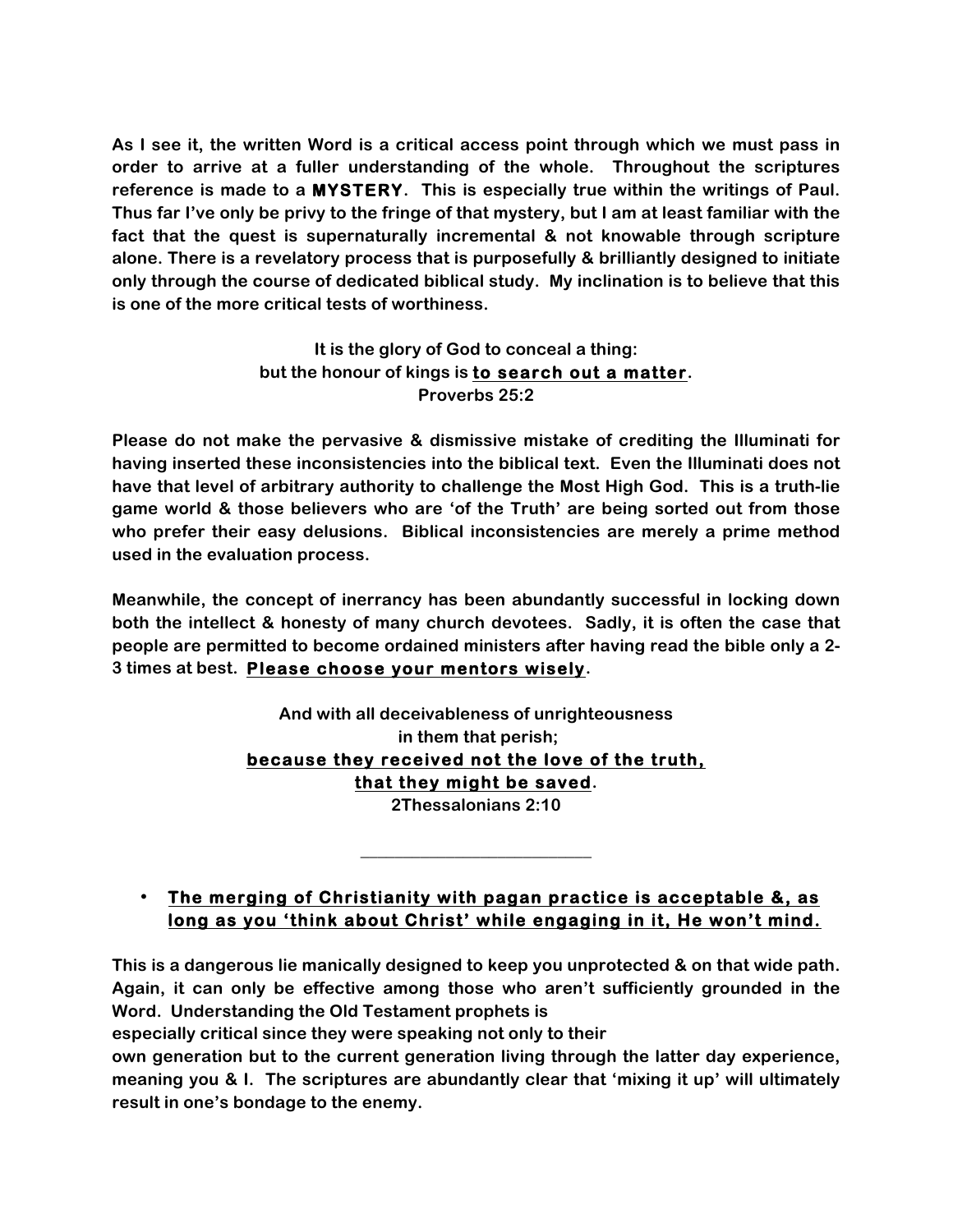**Certainly honoring the correct Sabbath is more important than most realize. It is the ONLY day God sanctified.**

## **And God blessed the seventh day, and sanctified it: because that in it he had rested from all his work which God created and made. Genesis 2:3**

**Not only does the Sabbath offer protective value, it is required for prophetic understanding-the 7th day of weekly rest being the shadow of the 7th millennial period of rest. Without respect for biblical law there is simply no resolution of the higher divine mysteries.**

**Moreover, for those unfamiliar with the Old Testament prophets you may be surprised to learn the scriptures are explicit as to the fact that Nebuchadrezzar's brutal invasion of Jersusalem was accomplished largely because the Jews failed to honor Sabbath law. I implore you not to repeat their mistake!** 

> **….Because they had not executed my judgments, but had despised my statutes, and had polluted my Sabbaths…. Ezekiel 20:24**

**Certainly Sabbath observance is not the minor & expendable issue that advocates of Sunday worship would have you believe.** 

**Next there is the issue of the non-biblical, pagan holidays. Let's be honest, no one wants to give up Christmas. It is a very a highly seductive & sensuous experience on all levels. It is visually beautiful, emotionally warm, anticipatorily exciting-the stuff fantastical dreams are made of for young & old alike. Most of all it is a satanic lie & it is treasonous to the one who suffered immeasurably to give you & I the opportunity for a better life. (Santa = anagram for Satan.)**

# **If ye love me, keep my commandments.**

**John 14:15**

**He that saith, I know him, and keepeth not his commandments, is a liar, and the truth is not in him. 1John 2:4**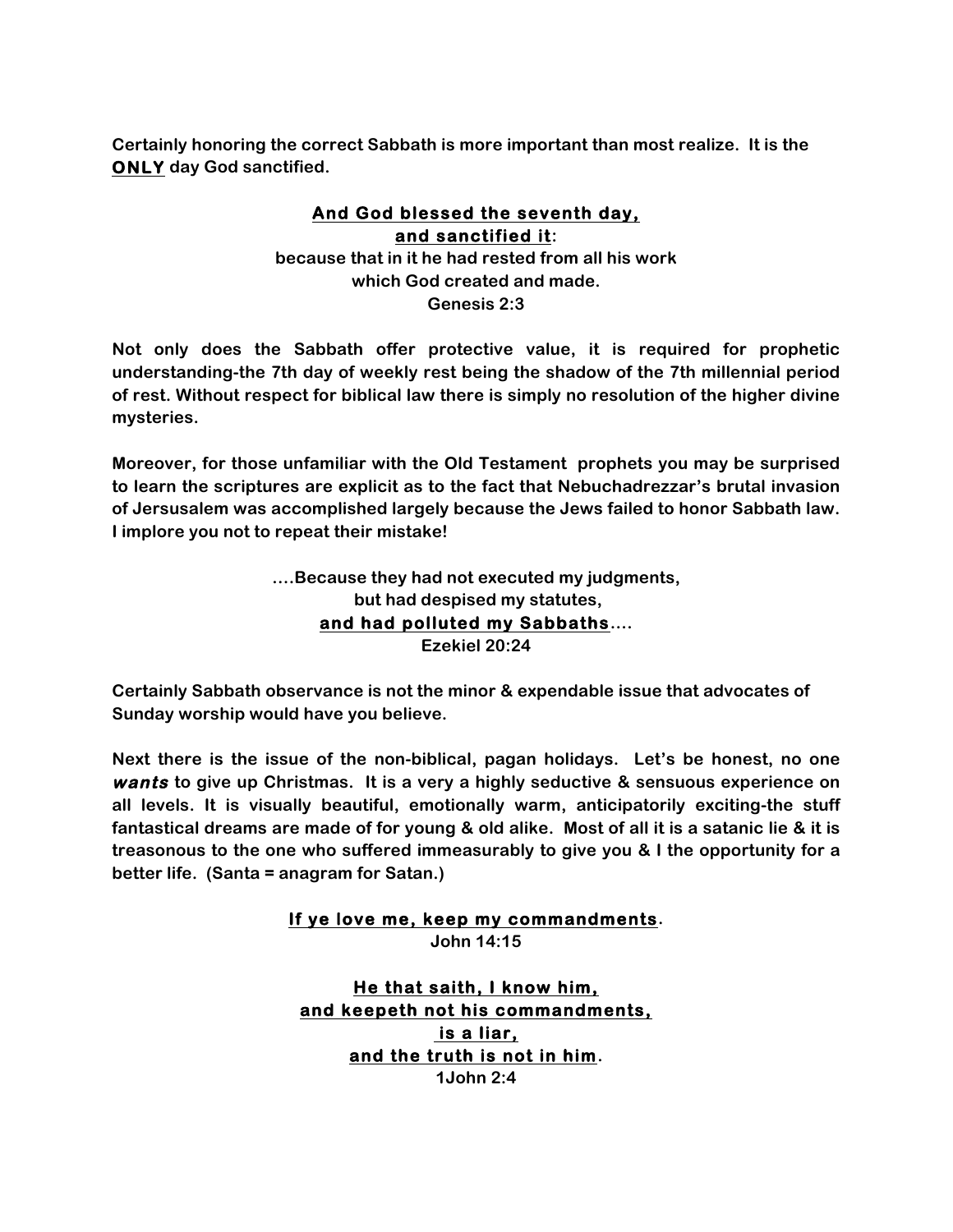## • **One forgives for one's own benefit.**

**We really have to credit Oprah Winfrey for popularizing this New Age mantra. What ever happened to Christ-like ALTRUSIM? Nowadays Americans are prone to gag on the concept. Forgiveness is for the OTHER person. It's a karmic release from spiritual indenturedness.** 

**\_\_\_\_\_\_\_\_\_\_\_\_\_\_\_\_\_\_\_\_\_\_\_\_\_**

(I apologize for lapsing into the vocabulary of Eastern thought by introducing a variant of the word 'Karma', but the concept of reaping & sowing is summed up so perfectly in this simple word that is often frightening to, but rarely understood by, most Christians. Whether you choose to call it karmic debt or reaping & sowing, it is the same human condition. Everyone on the planet is fated to experience the Elohim's final plumbline of judgment. (God) will render to *every man* according to his deeds…. ….there is no respect of persons with God. Romans 2:6,11)

**When you fail to forgive someone you are acting as their accuser before the divine courts. You are setting up a condition of spiritual debt, a curse that must be repaid. You are also delighting the enemy of human souls. Forgiving someone may or may not take the weight off your heart, but it is a God requirement nonetheless.**

> **Bless them which persecute you: bless, and curse not. Romans 12:14**

**17 As he loved cursing, so let it come unto him: as he delighted not in blessing, so let it be far from him. 28 Let them curse, but bless thou… Psalm 109:17,28**

**21 Then came Peter to him, and said, Lord, how oft shall my brother sin against me, and I forgive him? till seven times? 22 Jesus saith unto him, I say not unto thee, Until seven times: but, Until seventy times seven. 23 Therefore is the kingdom of heaven likened unto a certain king, which would take account of his servants.**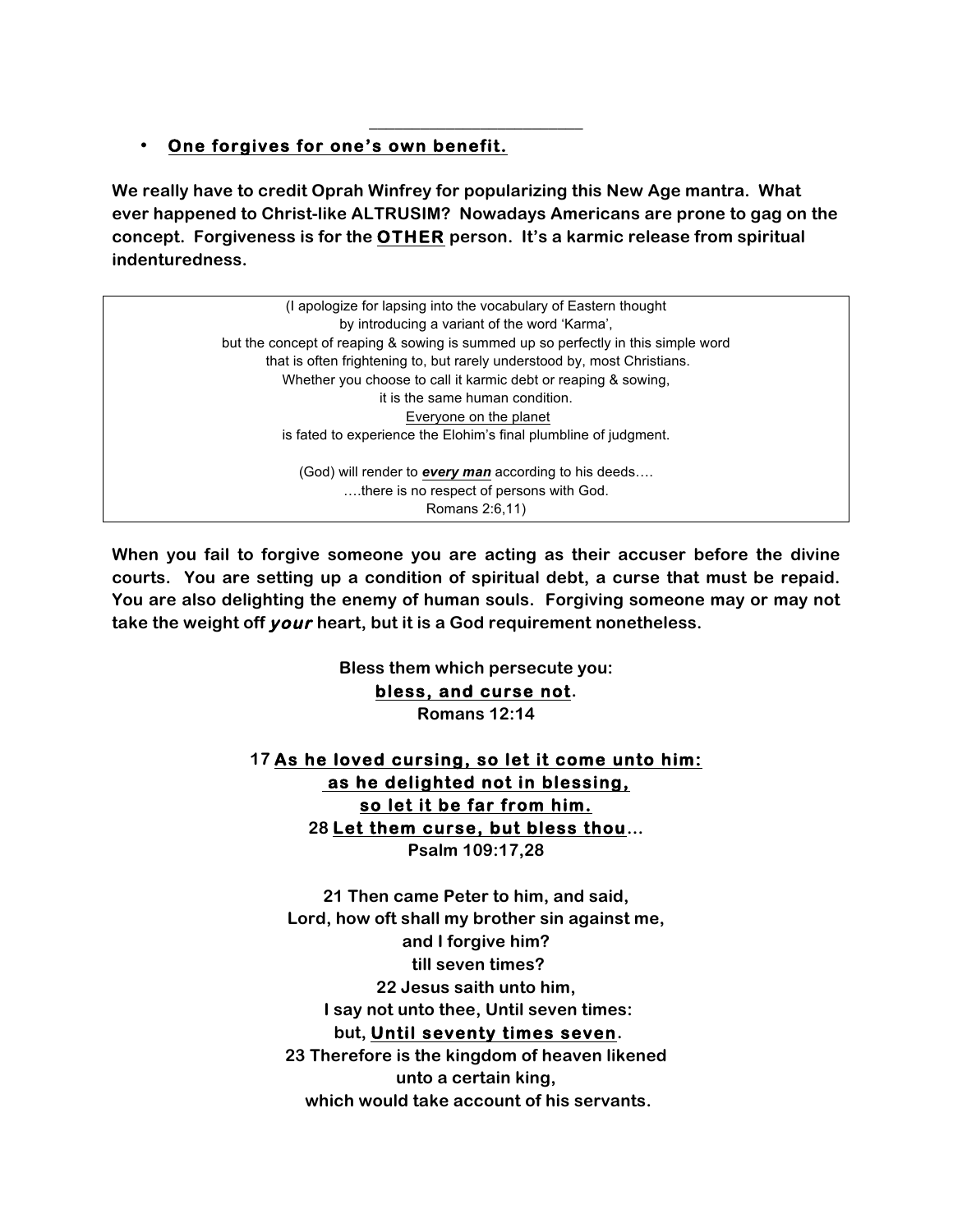**24 And when he had begun to reckon, one was brought unto him, which owed him ten thousand talents. 25 But forasmuch as he had not to pay, his lord commanded him to be sold, and his wife, and children, and all that he had, and payment to be made. 26 The servant therefore fell down, and worshipped him, saying, Lord, have patience with me, and I will pay thee all. 27 Then the lord of that servant was moved with compassion, and loosed him, and forgave him the debt. 28 But the same servant went out, and found one of his fellowservants, which owed him an hundred pence: and he laid hands on him, and took him by the throat, saying, Pay me that thou owest. 29 And his fellowservant fell down at his feet, and besought him, saying, Have patience with me, and I will pay thee all. 30 And he would not: but went and cast him into prison, till he should pay the debt. 31 So when his fellowservants saw what was done, they were very sorry, and came and told unto their lord all that was done. 32 Then his lord, after that he had called him, said unto him, O thou wicked servant, I forgave thee all that debt, because thou desiredst me: 33 Shouldest not thou also have had compassion on thy fellowservant, even as I had pity on thee. 34 And his lord was wroth, and delivered him to the tormentors, till he should pay all that was due unto him. 35 So likewise shall my heavenly Father do also unto you, if ye from your hearts forgive not every one his brother their trespasses.**

**Matthew 18:21-35**

**\_\_\_\_\_\_\_\_\_\_\_\_\_\_\_\_\_\_\_\_\_\_\_\_\_\_**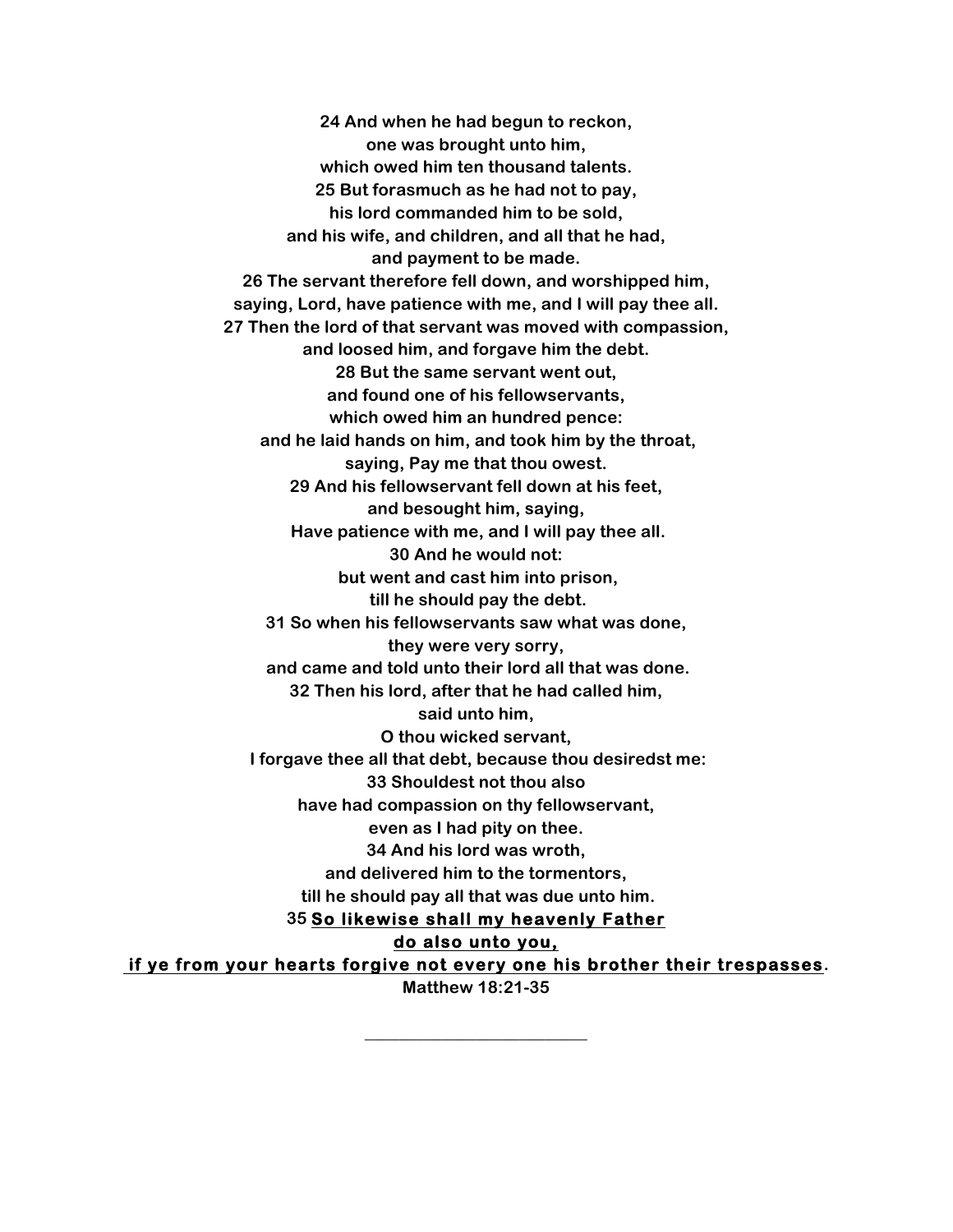## • **The bible is strictly a Christian source book &, therefore, if the person next to you goes to church regularly & is able to adeptly quote scripture, it is safe to assume they are Christ-friendly.**

### **Question 1: When you play Chess how many players are there?**

**Answer: TWO** 

(In our case the players are Christ versus the conspiratorial angelic opposition.)

3 They have taken crafty counsel against thy people, and consulted against thy hidden ones. 4 They have said, Come, and let us cut them off from being a nation; that the name of Israel may be no more in remembrance. 5 For they have consulted together with one consent:

they are confederate against thee:

Psalm 83:3-5

# **Question2: When you play Chess, how many rule books are utilized?**

## **Answer: ONLY ONE!!!**

**I'm not really sure why but many Christians are shocked by the fact that just about all mystery societies & false religions call upon the same rule book as the Christian. What follows is just a few that I am aware also use the bible as their teaching guide:**

## **Freemasonry Theosophy Mormonism Islam (Old Testament only) Kabbalism (Old Testament only)**

Note: What I am calling false religions are those that deny the deity of Christ.

Who is a liar but he that denieth that Jesus is the Christ? He is antichrist, that denieth the Father and the Son. 1John 2:22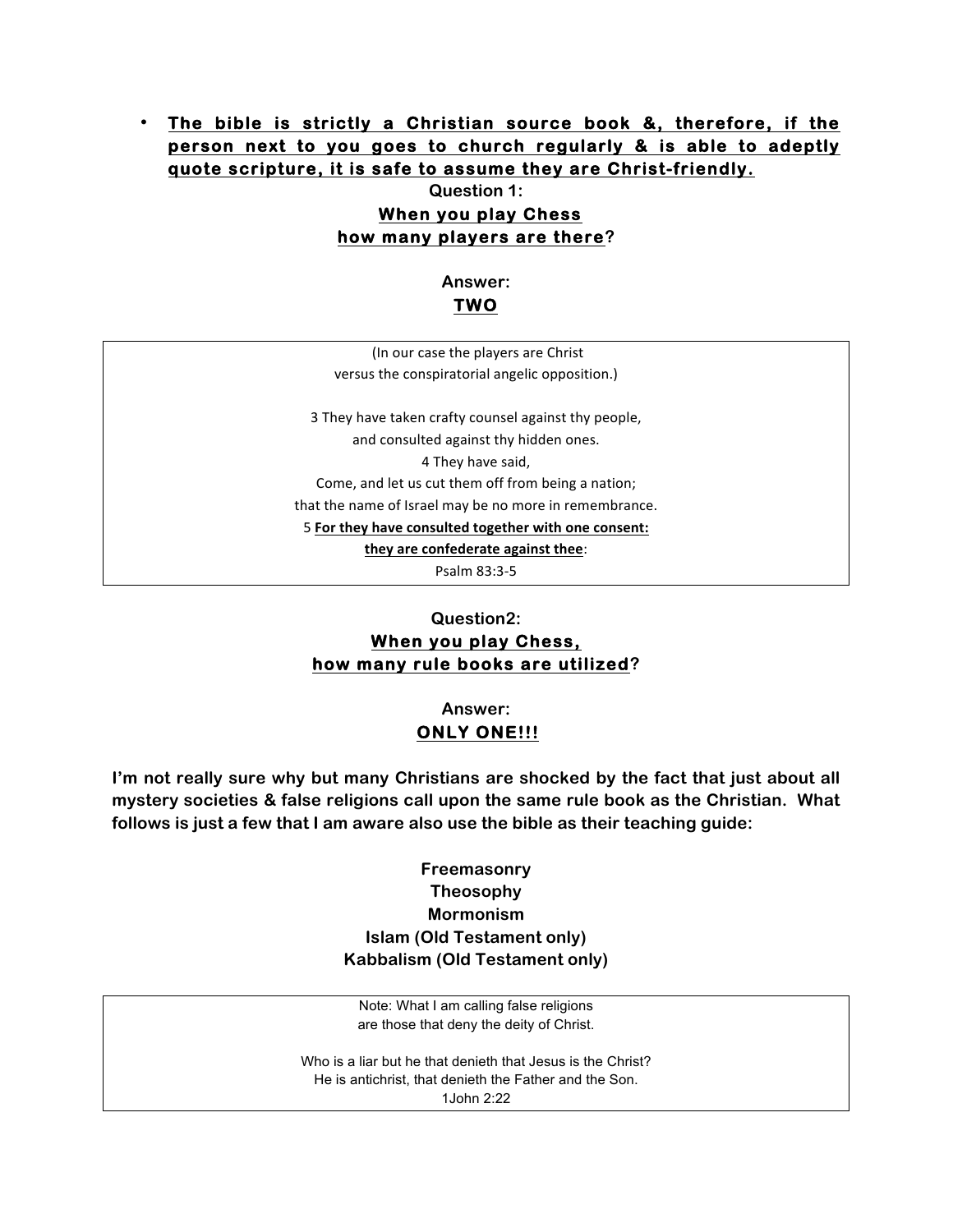**I have no doubt that the actual list is far, far longer. Now do you understand the campaign to encourage listlessness & suicidal complacency within the Christian community? Are you also beginning to respect the intelligence & formidability of your enemy as well as the depth of your responsibility to act with the utmost maturity to frustrate their successes? Without an intimate handle on the Word no one can claim to be a serious disciple or warrior for Christ. The threat of remaining among the masses of expendable pawns in this game of life is very real. Do you really want to take that risk?**

• **We don't have to be perfect because Christ did 'IT ALL' when he hung on the cross.** 

**\_\_\_\_\_\_\_\_\_\_\_\_\_\_\_\_\_\_\_\_\_\_\_\_\_\_**

**Question: If someone is kind enough to bail you out of jail when playing monopoly, does this mean you WIN the game?**

# **OF COURSE NOT!**

 **It simply means that you have a renewed opportunity to return to 'GO' & to run in the race once again. Without the blood of Christ to justify us before God we live in the bondage of a curse. But, once justified as righteous before God, THEN the real work begins!** 

### **PAUL ON RUNNING THE RACE:**

**Know ye not that they which run in a race run all, but one receiveth the prize? So run, that ye may obtain. 1 Corinthians 9:24**

**2And if a man also strive for masteries, yet is he not crowned, except he strive LAWFULLY. 2Timothy 2:5**

**Being then made free from sin, ye became the servants of righteousness. Romans 6:18**

**I beseech you therefore, brethren,**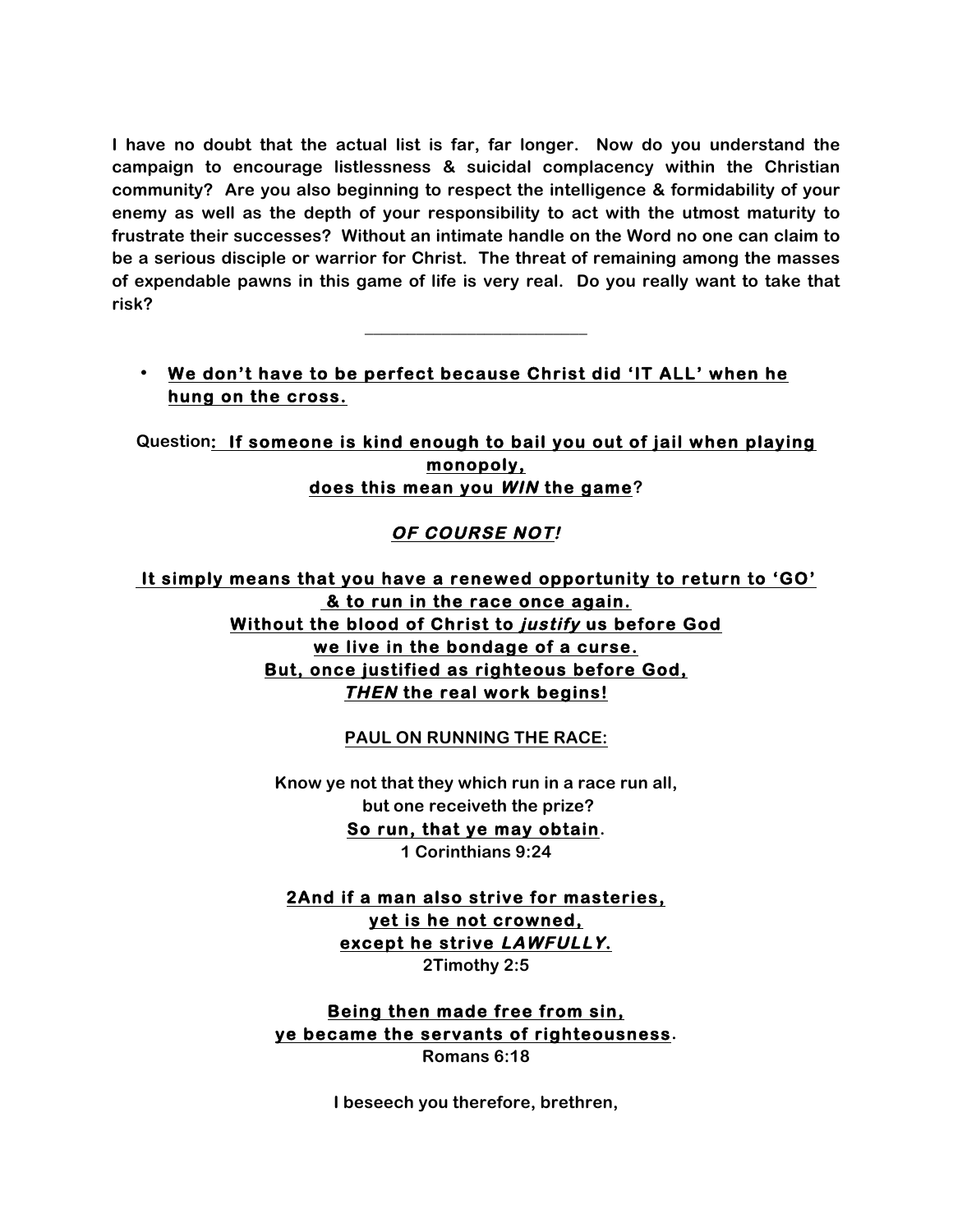### **by the mercies of God, that ye present your bodies a living sacrifice, holy, acceptable unto God, which is your reasonable service. Romans 12:1**

**And, yes, we are expected to arduously strive for the goal of perfection in spite of the pervasive notion that it was neither a required nor a possible endeavor.**

### **Be ye therefore perfect, even as your Father which is in heaven is perfect. Matthew 5:48**

**2 And be not conformed to this world: but be ye transformed by the renewing of your mind, that ye may prove what is that good, and acceptable, and perfect, will of God.**

**\_\_\_\_\_\_\_\_\_\_\_\_\_\_\_\_\_\_\_\_\_\_\_\_\_\_\_\_\_**

# • **The Mosaic commandments were made defunct by the crucifixion of Christ & those believers who advocate practicing them are satanic 'Legalists'.**

**First, please understand that 'legalism' is NOT a biblical concept. It's a contrived word that has been highly successful in its distortion of a vital truth. Moreover, it has served to tyrannize & alienate from the believing community those who are in scriptural obedience to God's Word. This is a subject about which I have written a great deal, so I am going to direct you to the other sites that provide ample response to this issue. Please refer to the following texts:**

- **God's Law Eternal-1**
- **God's Law Eternal-2**
- **Observing God's Laws Is NOT Optional**

**2And if a man also strive for masteries, yet is he not crowned, except he strive LAWFULLY. 2Timothy 2:5**

**\_\_\_\_\_\_\_\_\_\_\_\_\_\_\_\_\_\_\_\_\_\_\_\_\_\_**

• **Christians will not have to remain on earth during the Tribulation period because they will be raptured out.**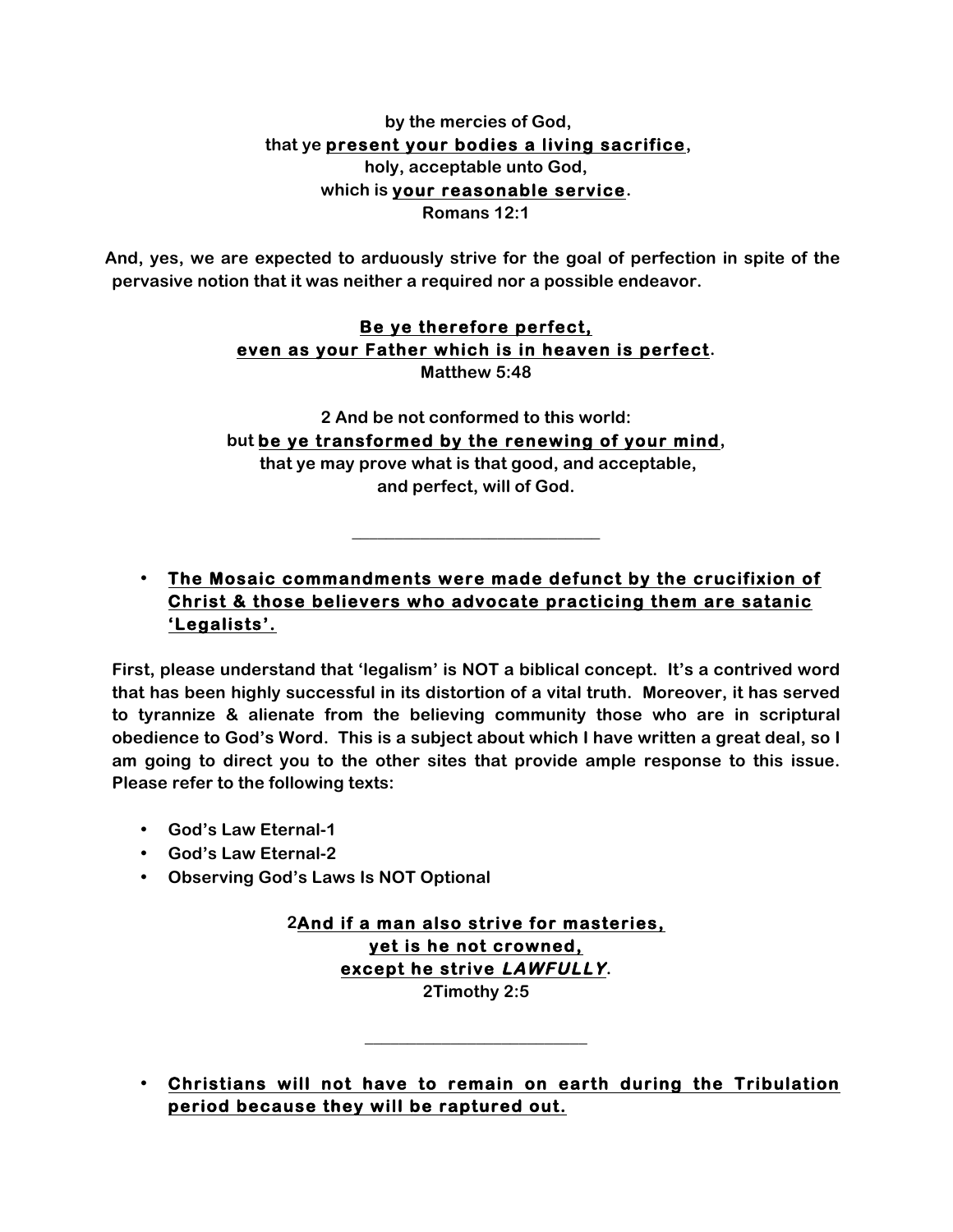**A simple review of the scriptures will easily reveal the deception of this heavily popularized misconception:**

### **This is what John the Baptist had to say about Christ:**

**John answered, saying unto them all, I indeed baptize you with water; but one mightier than I cometh, the latchet of whose shoes I am not worthy to unloose: he shall baptize you with the Holy Ghost and with fire: 17 Whose fan is in his hand, and he will throughly purge his floor, and will gather the wheat into his garner; but the chaff he will burn with fire unquenchable. Luke 3:16-17**

**'Wheat' in this passage plainly refers to the righteous that are accepted by Christ. This definition is important to remember as we go on to read the parable of the tares:**

> **24 Another parable put he forth unto them, saying, The kingdom of heaven is likened unto a man which sowed good seed in his field: 25 But while men slept, his enemy came and sowed tares among the wheat, and went his way. 26 But when the blade was sprung up, and brought forth fruit, then appeared the tares also. 27 So the servants of the householder came and said unto him, Sir, didst not thou sow good seed in thy field? from whence then hath it tares? 28 He said unto them, An enemy hath done this. The servants said unto him, Wilt thou then that we go and gather them up? 29 But he said, Nay; lest while ye gather up the tares, ye root up also the wheat with them. 30 Let both grow together until the harvest: and in the time of harvest I will say to the reapers, Gather ye together FIRST the tares, and bind them in bundles to burn them:**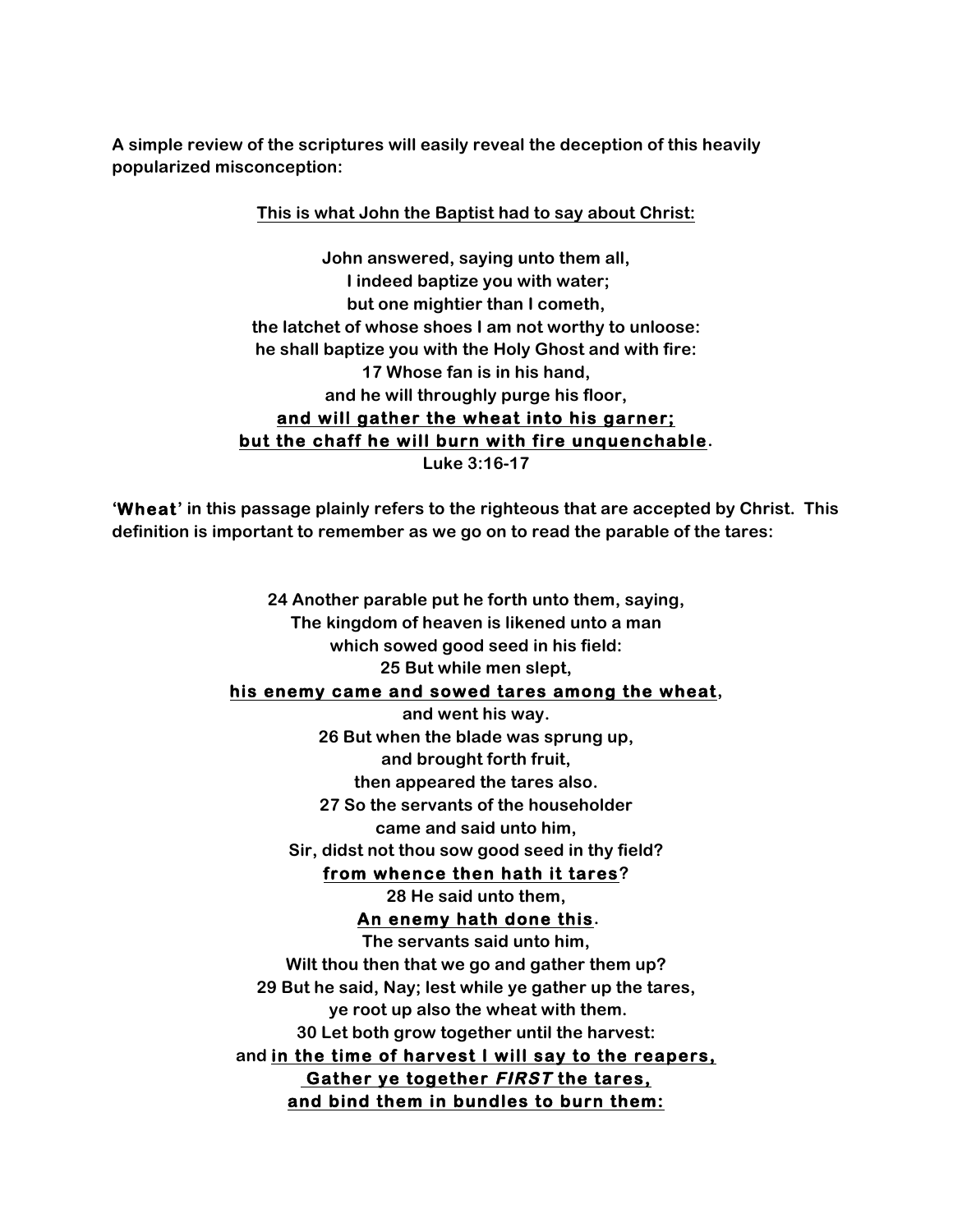#### **but gather the wheat into my barn.**

**Matter 13:24-30**

**So, the FIRST to be taken are NOT the righteous but those TARES planted (in the churches) among them! You really do NOT want to be in THAT group!** 

**This is what Paul had to say about the same event:**

**This know also, that in the last days perilous times shall come. 2 For men shall be lovers of their own selves, covetous, boasters, proud, blasphemers, disobedient to parents, unthankful, unholy, 3 Without natural affection, trucebreakers, false accusers, incontinent, fierce, despisers of those that are good, 4 Traitors, heady, highminded, lovers of pleasures more than lovers of God; 5 Having a form of godliness, but denying the power thereof: from such turn away. 6 For of this sort are they which creep into houses, and lead captive silly women laden with sins, led away with divers lusts, 7 Ever learning,** 

**and never able to come to the knowledge of the truth. 2Timothy 3:1-7**

## **Be careful what you wish for because every wish is a prayer. According to Christ heaven comes to us rather than we going to it:**

**And when he was demanded of the Pharisees, when the kingdom of God should come, he answered them and said, The kingdom of God cometh not with observation: 21 Neither shall they say, Lo here! or, lo there! for, behold, the kingdom of God is within you. Luke 17:20-21**

**But if I cast out devils by the Spirit of God, then the kingdom of God is come unto you. Matthew 12:28**

**Targets, I propose that the Kingdom of God is upon us right now & that it is in this absurd La-La Land that we are experiencing the greatest & last of our lives' many tests**